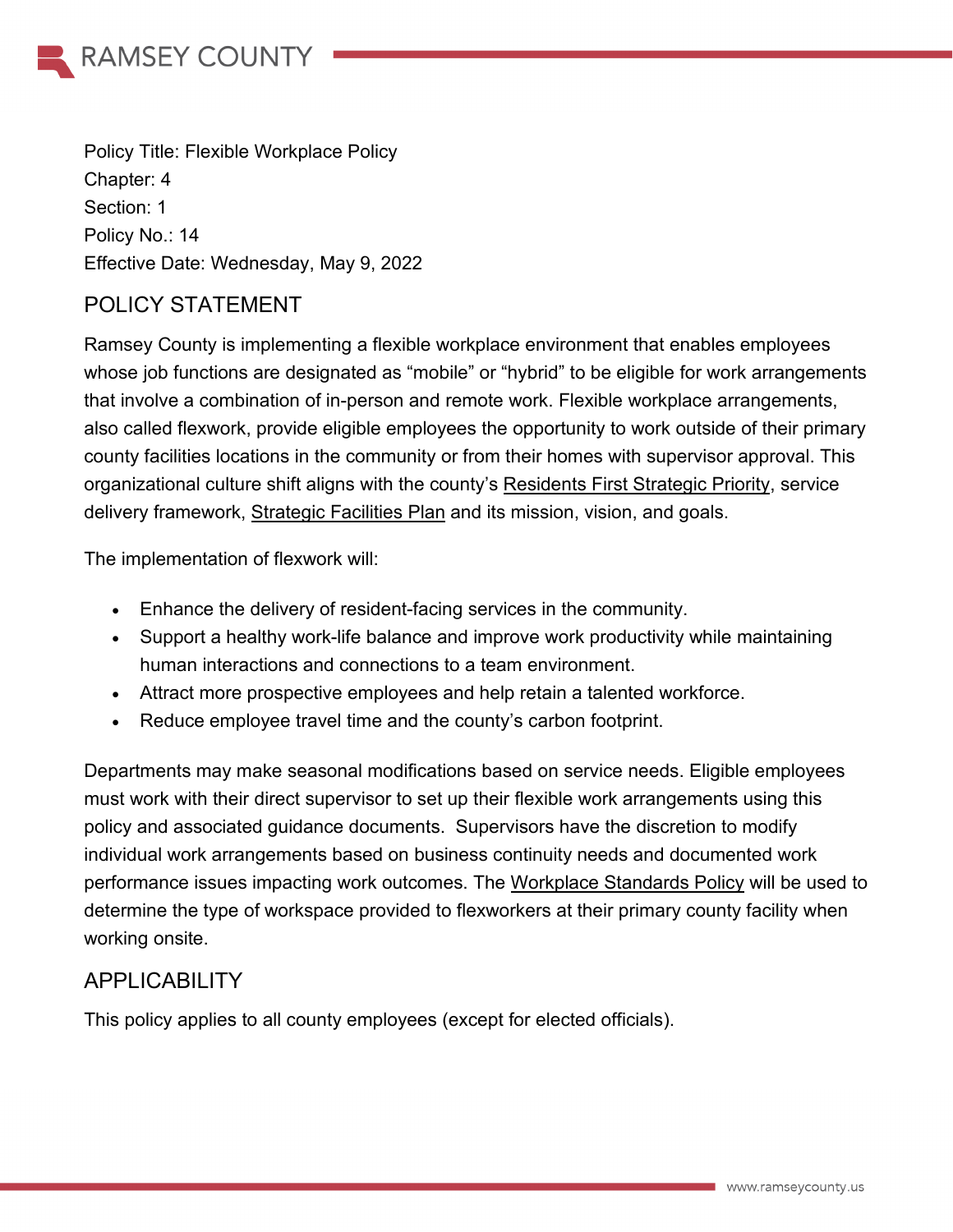This policy also applies to all county facilities and offices, whether owned or leased. It replaces all previous ad hoc and department-specific policies and programs related to telecommuting, telework, and flexwork arrangements.

### GENERAL INFORMATION

In March 2020, the COVID-19 pandemic created barriers that challenged the county to reimagine service delivery and provide employees innovative ways to continue to conduct business without interruption. A temporary Ad Hoc Telecommuting Policy was quickly developed to authorize eligible employees to perform some or all of their job duties from an alternate worksite, such as their homes. A Flexible Workplace Policy Team was convened in February 2021 to begin developing a countywide policy and to designate job classifications and functions within each department as 1) primarily onsite, 2) mobile or 3) hybrid. This policy replaces the temporary and former Ad Hoc Telecommuting Policy.

### **DEFINITIONS**

**Flexwork:** Also known as flexible work, is an arrangement that allows an employee designated as a hybrid worker to perform job duties at an alternate worksite that is not their primary Ramsey County facility, office, or project site on a regularly scheduled and recurring basis, as identified and approved by the appropriate supervisor or manager.

**Hybrid worker:** An employee whose work arrangement involves a combination of onsite and offsite workdays, which includes coming into a county facility to perform job duties at least twice per week.

**Mobile worker:** An employee who works primarily in a community-based environment and whose duties, which are primarily resident-facing, may be performed at multiple locations in a given week based on job function.

**Primarily onsite worker:** An employee whose job functions require them to be largely working at a Ramsey County facility, office or project site with occasional remote tasks, or an employee who voluntarily chooses to work onsite four days or more per week.

**Flex space:** Workspace prioritized for use by hybrid-designated employees in their primary county facility, office, or project site during their scheduled onsite workdays.

**Drop-in space:** A shared workspace available to employees at a Ramsey County facility, office, or project site for nonscheduled onsite work or meetings.

**Alternate worksite:** A place of work physically situated outside of a Ramsey County facility, office, or drop-in space, such as an employee's home.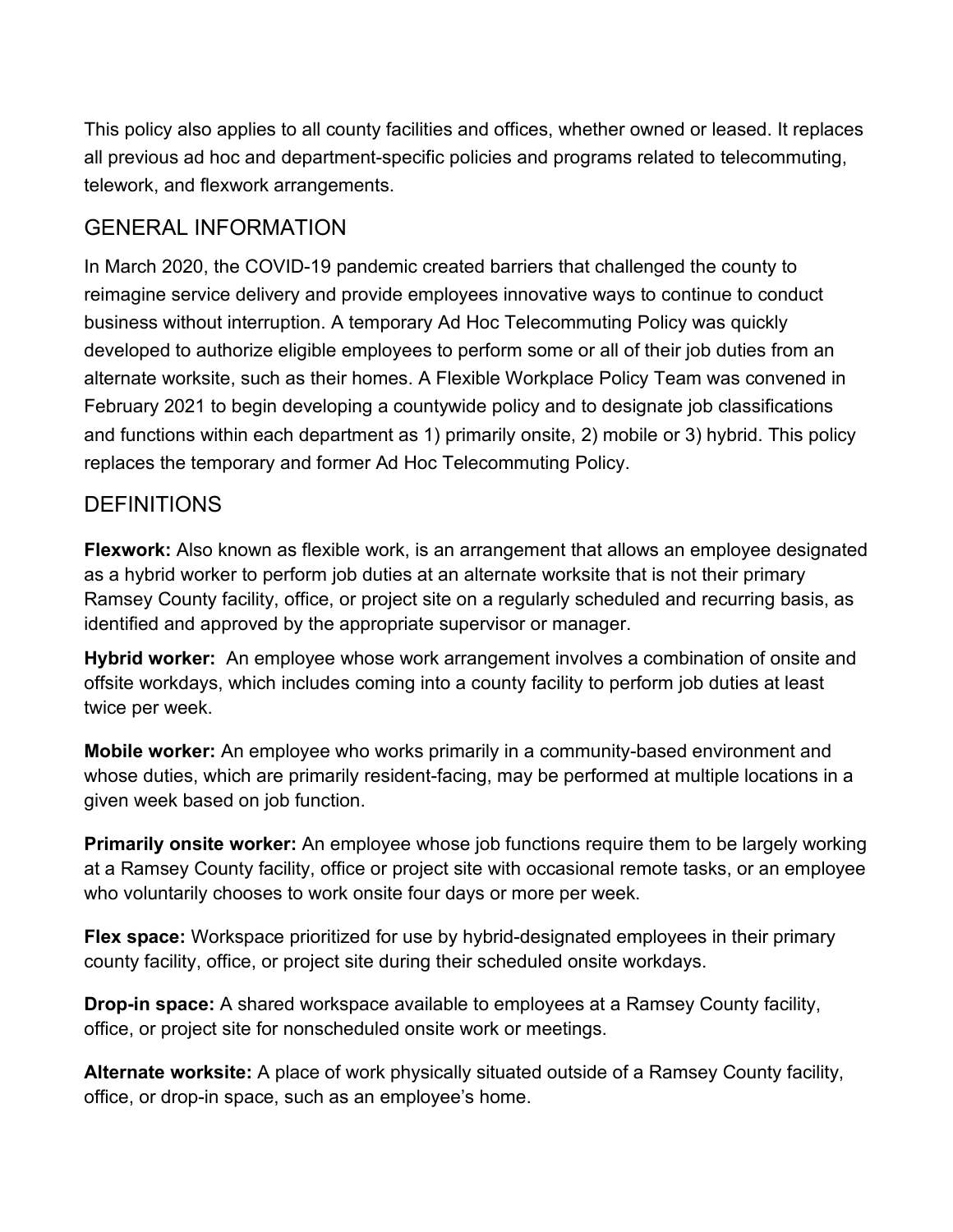**Primary worksite:** An employee's work location at a Ramsey County facility or office, as designated in Summit. All employees, regardless of job classification or work arrangements, have a primary work facility.

**Remote-first work environment**: A countywide work status declared by the county manager in response to special or unique circumstances, in which employees under the hybrid or mobile designation may perform their work duties offsite. During this status, such employees are not expected to meet their onsite location requirements.

# RESPONSIBILITIES

Department directors must ensure all employees in their department are informed of the scope and nature of this policy. Flexworkers and their supervisors are responsible for complying with this policy. Failure to comply with this policy may be subject to discipline up to and including termination.

The County Manager's Office is responsible for updating and maintaining this policy.

# PROCEDURES

Department directors have the responsibility to submit job classifications and functions that are eligible for flexwork to their Deputy County Manager and the County Manager for approval. Employees in a job classification and function deemed eligible for flexwork will be required to certify selection of a primarily onsite or hybrid work arrangement. Directions on how an employee will make a selection of primarily onsite or hybrid work will be included in the Flexible Workplace Guidance.

# **Eligibility**

Employees are eligible to be flexworkers based on their job classification, primary function, and business need. Each job classification and function has been assigned one of three workplace designations: 1) primarily onsite, 2) mobile, or 3) hybrid. Individuals with job classifications and functions with either a mobile or hybrid designation must meet the following criteria to qualify for a flexible workplace arrangement:

• Physical presence at a county facility or office is not essential to the success of the job function. Job duties can be successfully completed at an alternate worksite without disruption of services to residents, a reduction in efficiency and workflow, or communication and accountability to coworkers and management.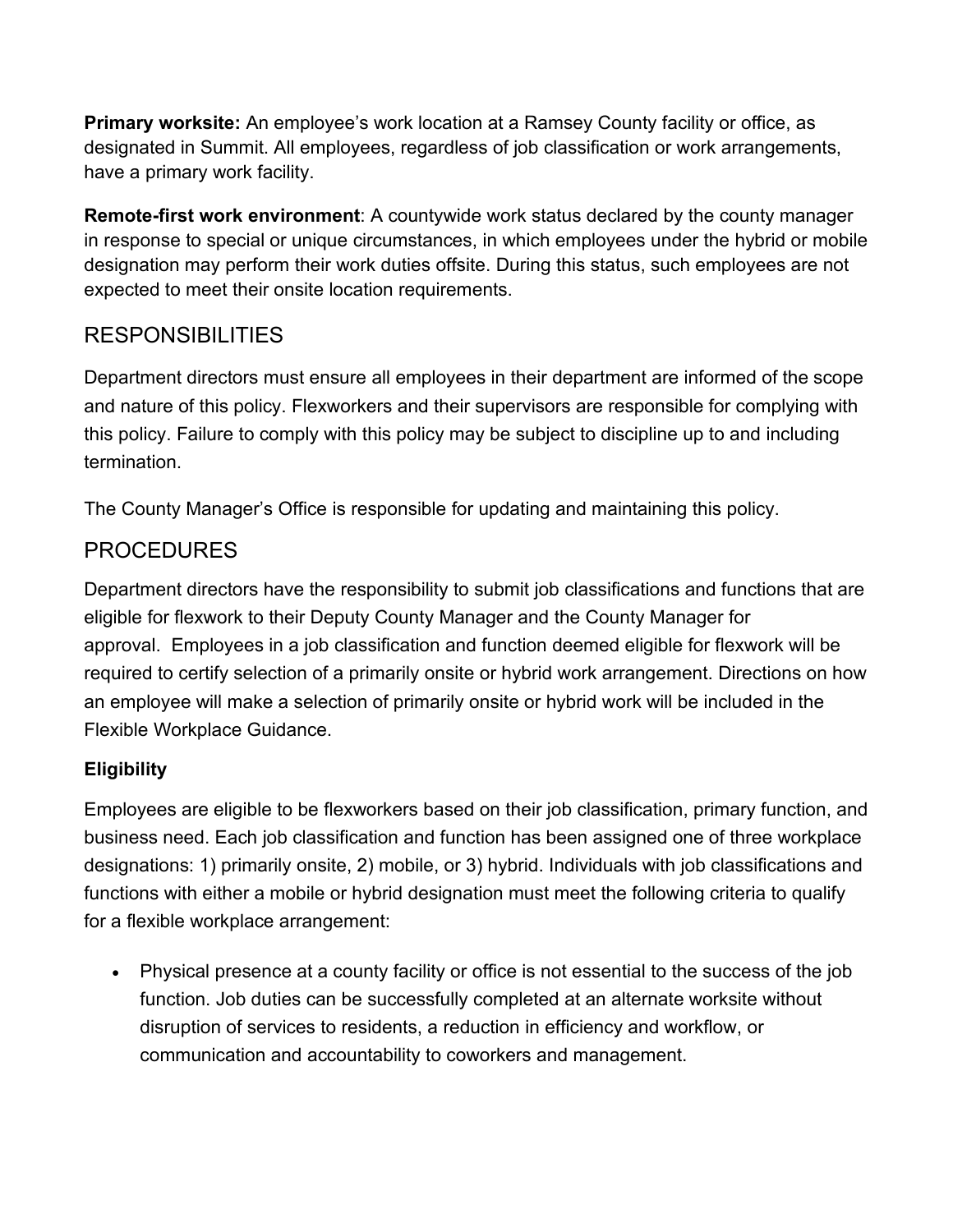- In-person contact with residents at a county facility or office is not always required to provide a service or perform job duties.
- Work completed outside of county facilities and offices complies with state and federal laws regarding data privacy requirements.

#### **Expectations**

Unless otherwise indicated, all terms and conditions of employment with Ramsey County remain unchanged by an employee's status as a flexworker. Flexwork arrangements for eligible employees are not permanent. They are subject to change based on the discretion of work requirements and management, who may track performance to ensure conditions and expectations agreed to by the employee and supervisor are met. Failure to uphold these expectations in a flexwork environment may result in revocation of a flexible workplace arrangement or discipline up to and including termination.

All flexworkers must:

- 1. Complete and keep up with any required employee trainings for flexworkers.
- 2. Work with their direct supervisor(s) to develop a flexwork arrangement with agreed upon expectations regarding performance and review. Performance expectations should include effective and consistent communication, the completion of job duties within the assigned timeframe, adherence to work schedules set forth by the supervisor, regular reporting, and compliance with departmental standards.
- 3. Follow Workspace, Technology and Equipment for Use at Alternate Worksites for setting up alternate worksites as appropriate.

During the days of the week flexworkers perform their duties onsite, they must do so at a primary location approved by their supervisor. During the days of the week flexworkers perform their duties offsite, they may do so at a location of their own choosing without supervisor approval.

In the event of a "remote-first" work environment declaration by the County Manager, all impacted hybrid employees will be notified and may work offsite until given notice to return to their previous flexible work arrangements. Employees must ensure their contact information is up to date in [Summit](https://ramseynet.us/tools-systems/summit) Self-Service to receive timely workplace alerts when needed.

#### **Review of Employee Designation**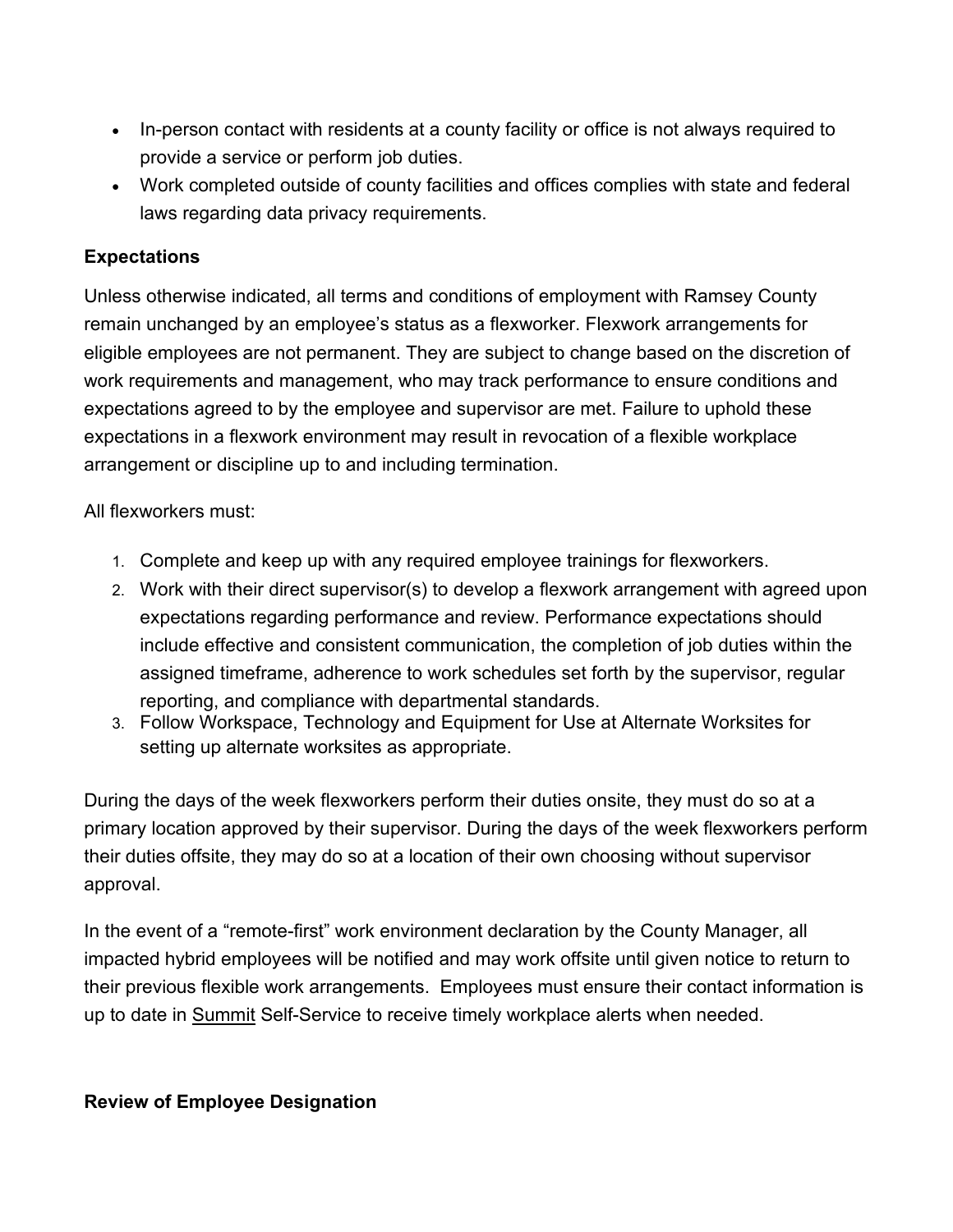All employees that are eligible for flexible work will be provided with an annual opportunity, on or around the organization's healthcare and benefits open enrollment period, to select a designation as either primarily onsite or hybrid work. An employee may request a review of their existing designation and/or workplace arrangement between that annual review period at any time in response to a change in life circumstances. All life-circumstance based requests must be shared with and approved by the employee's direct supervisor.

#### **Data Privacy and Document Handling**

Flexworkers must comply with all county policies, and state and federal laws for handling files, computer data, and other sensitive information:

- All files must be transferred to and from the office in a secure manner and not left unattended at any time.
- All files containing Ramsey County employees' or clients' sensitive data must be stored in a locked drawer, file cabinet, case, or other secured location that is inaccessible to others.
- It is recommended that flexworkers working from home maintain a dedicated workspace at home, if possible.
- The appropriate county-mandated secure log-on procedures must be used when accessing county systems (e.g., SSIS, MAXIS, MMIS) and any other private information databases. All users must log off these systems when not working at the computer.
- When working from at an offsite location, unauthorized individuals must be prevented from looking at computer data and files.
- All paper copies of private data or private health information printed at an alternate worksite must be kept in a secure location until they can be shredded sufficiently to make the text unreadable or disposed of in county secure shredding bins.
- Flexworkers must take all reasonable precautions to protect Ramsey County documents from theft, damage, or misuse. If county data is compromised, the employee must immediately notify their supervisor.
- In-person client meetings in an employee's home are prohibited. Work-related documents must not be sent via US Mail to an employee's home nor mailed from an employee's home.
- All work-related mail or confidential or private client documents printed remotely must be mailed from a secure site, which include the employee's office location, the US Post Office, or deposited into a Post Office box.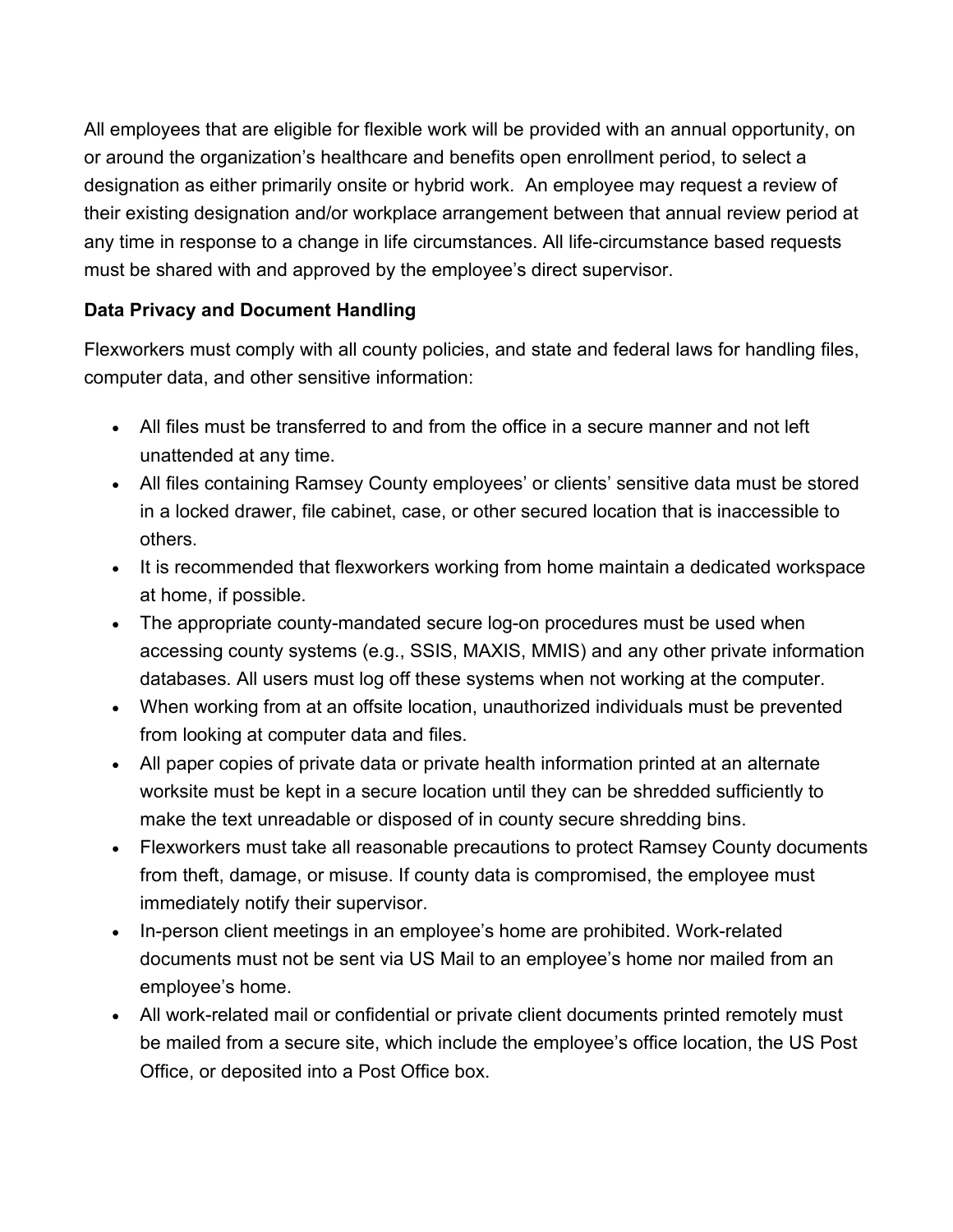• Employees handling Federal Tax Information are subject to the same safeguard requirements and the highest level of attainable security as applicable to in-office employees.

#### **Furniture, Equipment and Technology at Alternate Worksites**

Mobile and hybrid employees will be provided with a laptop, bag, docking station, and wired headset with support from IS on these items, as outlined in Workspace, Technology and Equipment for Use at Alternate Worksites document that accompanies this policy. Under this policy, the installation of software device drivers is not allowed on county-owned laptops; athome printing will not be supported; departments shall not pay for home internet connectivity; and employees should adhere to bandwidth minimum recommendations and hardware guidance as outlined in the Flexible Workplace Home Office Hardware Guidelines. Exceptions or additional equipment requests require approval by the Chief Compliance and Ethics Office, Chief Information Security Officer, and Chief Financial Officer, and must by covered by the respective department's budget. Employees are responsible for establishing and maintaining an internet connection that is adequate for performing their job functions at their home, if it is used as an alternate worksite. The county is not responsible for network hardware or difficulties due to service provider issues or the use of incompatible equipment.

To support a flexible work environment, employees designated as hybrid or mobile under this policy who work at a county facility or office fewer than four days a week are eligible for a onetime \$500 home office and connectivity stipend. This stipend is intended to help offset the cost of setting up the home office, including chairs, monitors, keyboards, and mice. The payment is subject to taxes. Stipends are conditioned upon (1) completion of the Flexible Workplace Policy training, and (2) return of furniture and equipment taken home under the Ad Hoc Telecommuting Policy, and completion of the Furniture, Technology and Equipment Log. Hybrid and mobile employees hired between the start of this program and December 31, 2024 are eligible for a one-time \$500 home office and connectivity stipend. The payment is also subject to taxes and will be made automatically after completing six months of employment.

Employees must obtain management approval prior to transferring county-issued furniture, technology, and/or equipment to an alternate worksite. Supervisors/managers must maintain a [log](https://ramseynet.us/sites/default/files/Admin%20Policies/Furniture%20Technology%20and%20Equipment%20Log%20FINAL-2022.04.21.pdf) of equipment and technology items for each employee. Employees are responsible for the transport of furniture and equipment and at home set-up, while exercising caution and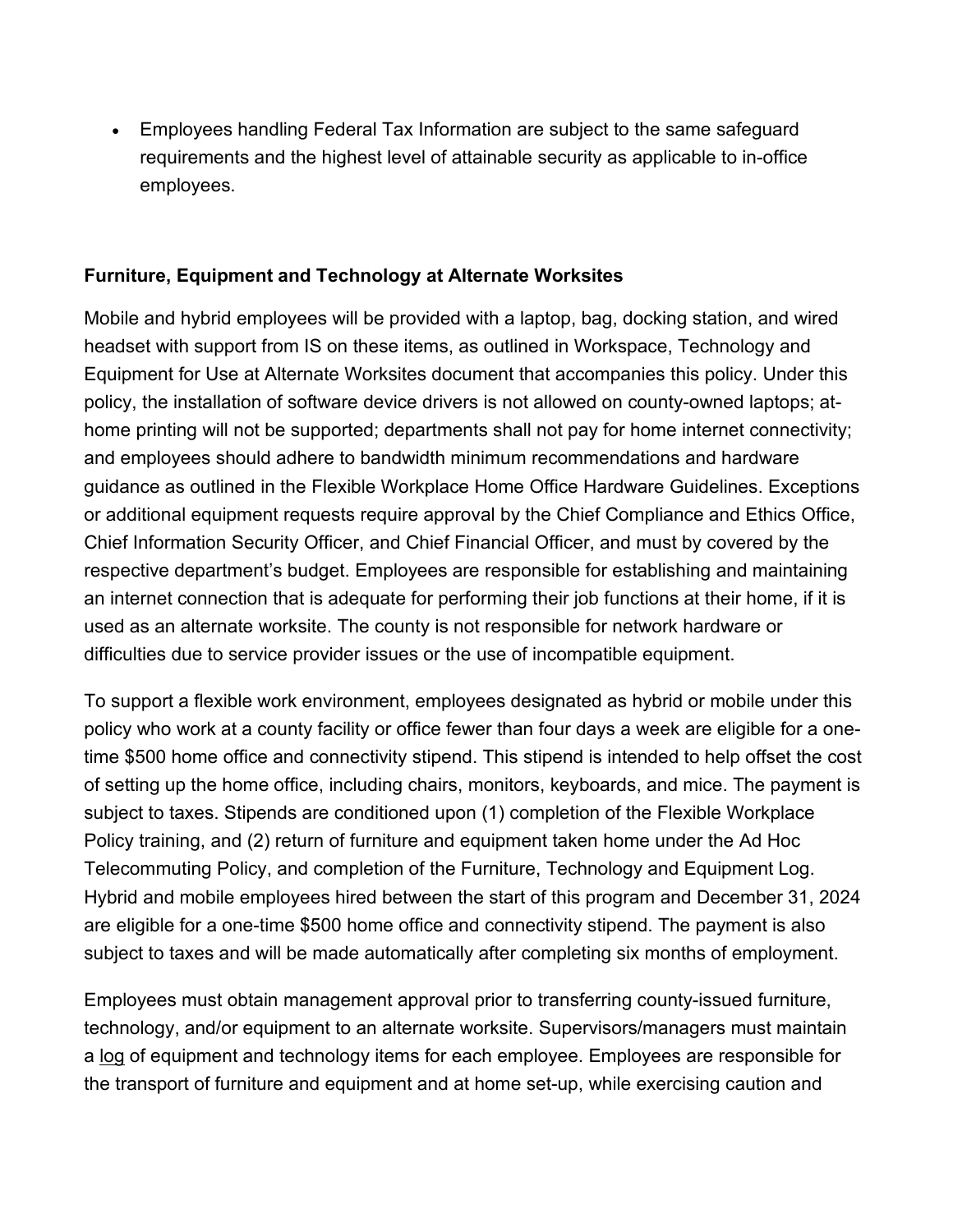good judgment when lifting and transporting items. See Ramsey County's Office Ergonomics for guidance on ergonomic workstation setups.

Ramsey County-provided equipment and office supplies remain the property of the county and are to be used only for work-related purposes. Employees who are issued technology equipment by Ramsey County must comply with the Acceptable Use of Information Technology Resources Policy. If employees are voluntarily or involuntarily terminated from the County, they are responsible for returning all technology and equipment back to their manager/supervisor within their respective departments.

#### **Professional Etiquette**

All employees must practice professional etiquette whether they are working in-person or remotely. How we present ourselves to Ramsey County residents, clients, stakeholders, community partners, coworkers, managers, and supervisors impacts our work culture, office environment and how to model Ramsey County's Core Values. Expectations of professional etiquette include but are not limited to:

- **Dress appropriately** Wear professional, tidy, or business casual attire when showing up for work.
- **Show up professionally**  Whether working in person or remotely, show up as if you are serving our residents in person. When in virtual meetings, keep your camera on if feasible.
- **Minimize distractions** Pay attention to your body language and habits and make sure you are not distracting others or being distracted by phones or other activity, whether onsite or in a remote environment.
- **Be clean and tidy** If working in a shared flex space or drop-in space, keep your personal belongings in your personal space. Make sure that the environment is not cluttered and is cleaned and disinfected after each use.
- **Maintain meeting etiquette** Always be on time for meetings. If you enter a meeting late, apologize and avoid interrupting the flow of the meeting. In virtual meetings, mute yourself when you're not speaking, so that there is no unnecessary disturbance. If you need to take a call while in an in-person meeting, excuse yourself and step outside. If you need to take a call during a virtual meeting, excuse yourself before you answer it and then mute yourself.
- **Be flexible, respectful, and a team player**  Keep an open mind at work. Be flexible to new ideas, thoughts, and diverse perspectives. Understand that people are unique and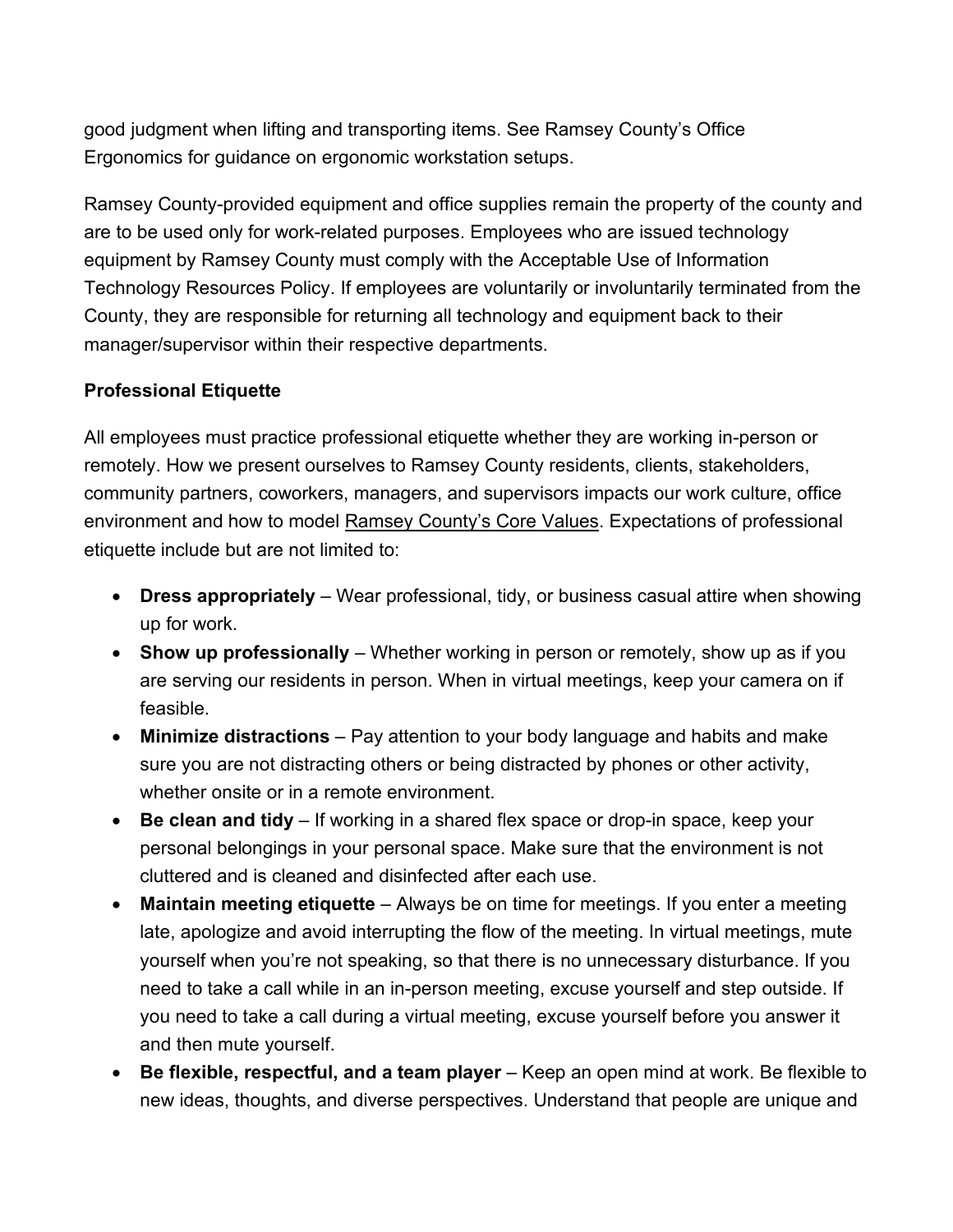have different learning, communication and working styles. Be professional and cordial in your interactions. Communicate with your teammates and if conflicts arise, manage or resolve them collaboratively.

#### **Requesting Reasonable Accommodations**

Requests for reasonable accommodations under the Americans with Disabilities Act (ADA) needed to perform job duties at a county facility or worksite due to disability or medical (including pregnancy-related) reasons will be received and evaluated on an individual case-bycase basis consistent with state and federal law.

Employees seeking accommodations are encouraged to speak with a supervisor or manager in their department, their department's ADA Liaison or their Human Resources Business Partner. Complex situations should be referred to the County's ADA Coordinator. Although not required to do so, an employee may complete the Request for Job or Workplace Modification Form and submit it to their supervisor or their department ADA Liaison. Human Resources will work with the employee and supervisor through an interactive process where needed to determine if an employee's request can be granted and the employee can be accommodated without causing an undue hardship.

# COMMUNICATIONS AND TRAINING PLAN

Department directors must ensure their department employees understand this policy and that those in flexwork arrangements are compliant with the expectations outlined in it. Training on the procedures will be made available to employees with resources including FAQs on the Flexible Workplace webpage.

# **AUTHORITY**

This policy was authorized by the County Manager:

- Home Rule Charter, [Sec. 3.02 Powers and Duties of the County Manager](https://www.ramseycounty.us/sites/default/files/Leadership/Ramsey%20County%20Home%20Rule%20Charter.pdf)
- Administrative Code, Chapter 3.30.00 Powers and Duties of the County Manager

# LINKS AND RESOURCES

- Acceptable Use of Information Technology Resources Policy
- Ad Hoc Telecommuting Policy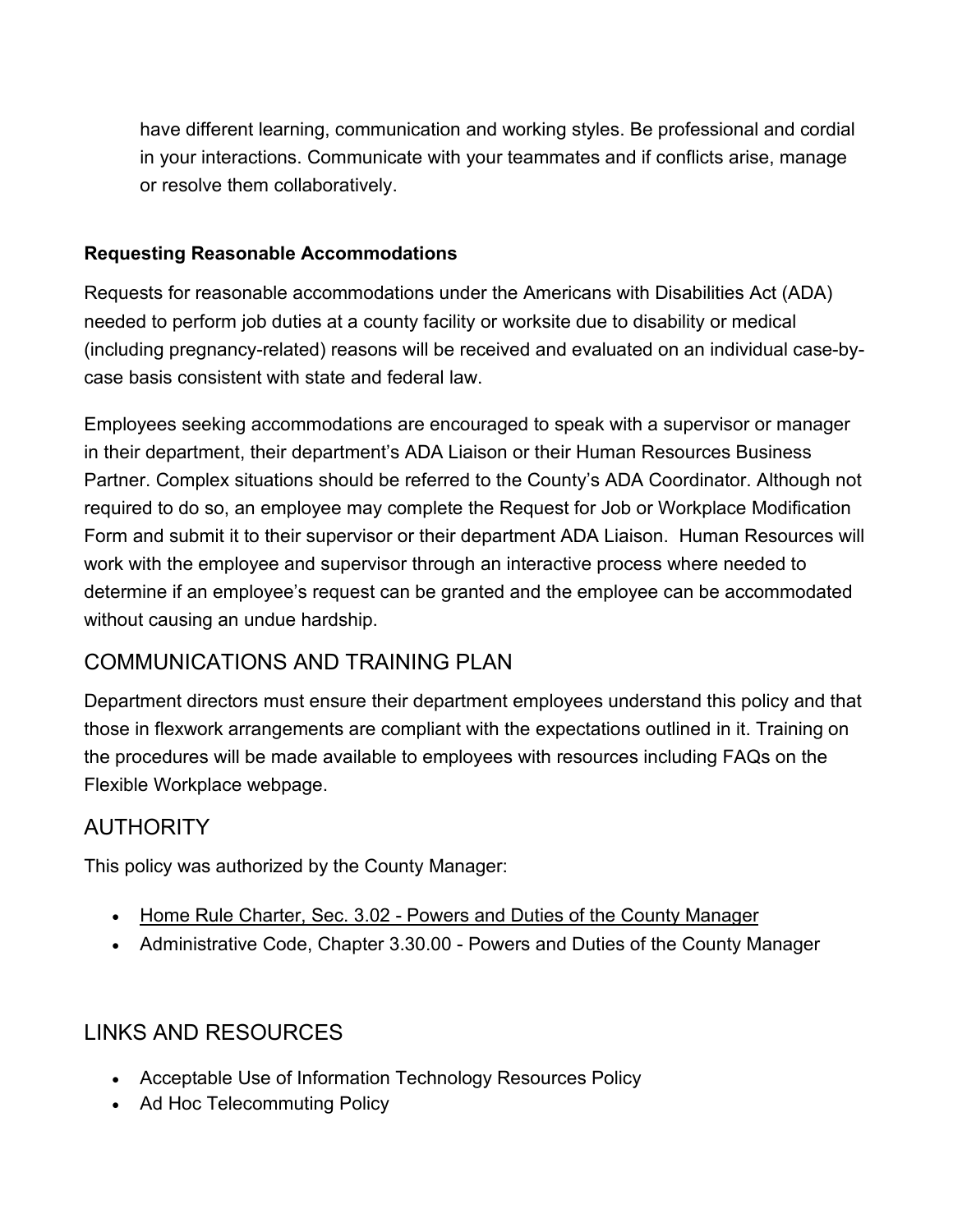- Americans with Disabilities Act (ADA)
- Flexible Workplace Home Office Hardware Guidelines
- Flexible Workplace webpage
- Furniture, Technology and Equipment Log
- Mission, Vision, Goals and Values
- Occupational Health and Safety
- Office Ergonomics
- Residents First Strategic Priority
- Strategic Facilities Plan
- Workplace Standards Policy
- Workspace, Technology and Equipment for Use at Alternate Worksites
- Workplace Incident Reports
- Workers Compensation

# CONTACTS / SUBJECT MATTER EXPERTS

#### **Compliance and Ethics Office**

- Data Compliance Manager: [651-266-8000](tel:651-266-8000)
- Health Care Compliance Manager: [651-266-8000](tel:651-266-8000)

#### **Property Management**

• Property Management Manager: [651-266-2262](tel:651-266-2262)

#### **Human Resources**

- Safety and Occupational Health: [651-266-2929](tel:651-266-2929)
- Disability and Leave of Absence Administration: [651-266-2729](tel:651-266-2729)
- Human Resources Business Partners: [651-266-2700](tel:651-266-2729) or [HR Business Partner](https://ramseynet.us/service-teams-departments/strategic-team/human-resources/department-business-partners)
- Labor Relations Manager: [651-266-2728](tel:651-266-2728)

### REVISION HISTORY

| <b>Date</b>  | <b>Brief description of change</b> | <b>Revision</b><br>approval |
|--------------|------------------------------------|-----------------------------|
| Nov. 1, 2021 | Initial policy                     | Ryan<br>O'Connor            |